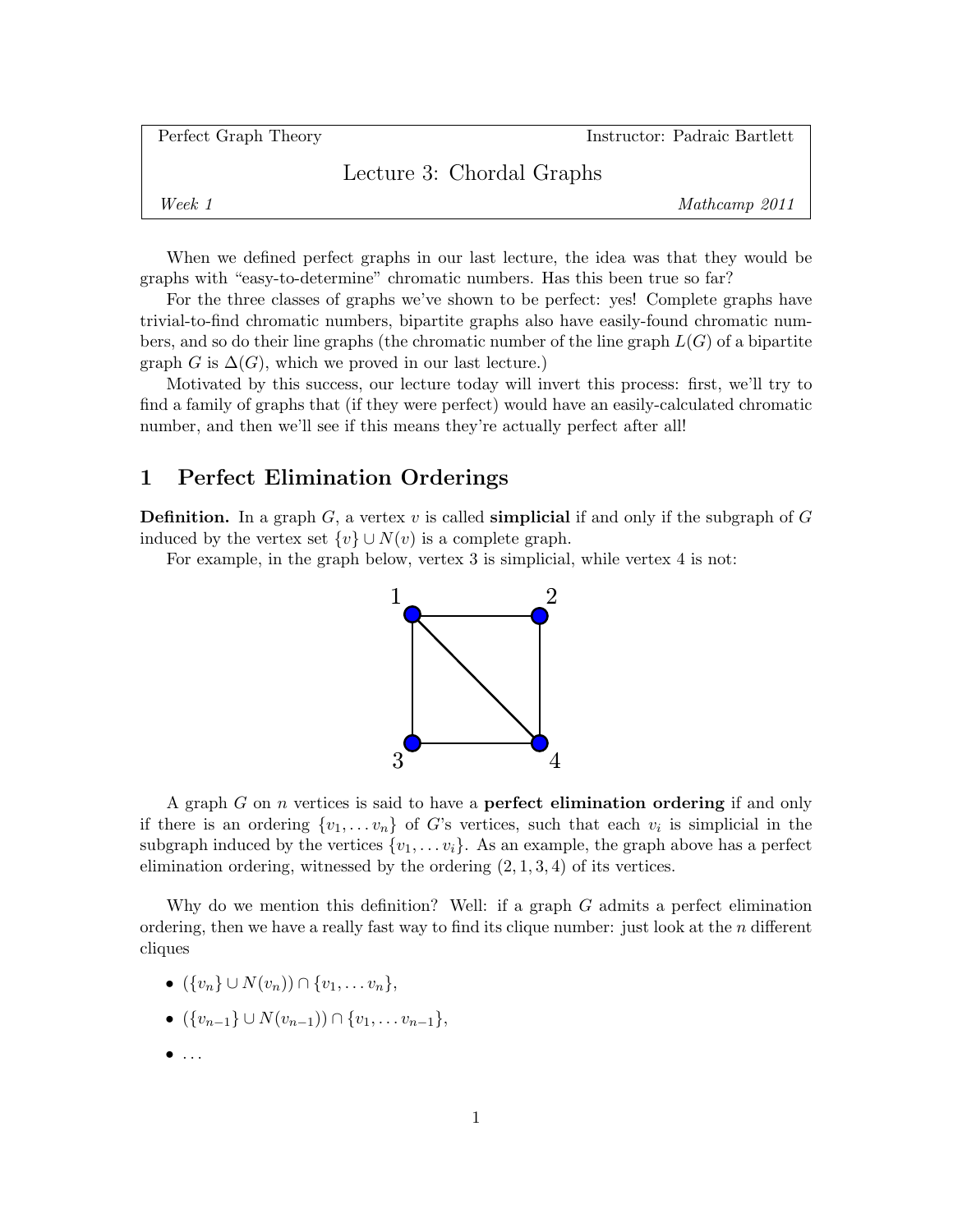•  $\{v_1\}.$ 

If H is an induced subgraph corresponding to a maximum-size clique in our graph, and  $v_k \in V(H)$  is the vertex in H with the largest subscript value in our ordering, then by definition  $H = (v_k \cup N(v_k)) \cap \{v_1, \ldots v_k\}$ ; therefore, H comes up in our list! So, to find the largest clique, we just have to check  $n$  different graphs. This stands in sharp contrast to the normal situation for graphs, where finding  $\omega(G)$  is a NP-complete problem.

In a very well-defined sense, then, we've shown that graphs that have perfect elimination ordering are graphs that would have really easy to find chromatic numbers (if they were perfect!) So: are they?

As it turns out: yes! We prove this here, in two propositions:

**Proposition 1** If G admits a perfect elimination ordering, so do any of its induced subgraphs.

**Proof.** Let  $\{v_1, \ldots v_n\}$  be G's perfect elimination ordering,  $i_1 < i_2 < \ldots i_k$  be any subsequence of the sequence  $\{1, 2, \ldots n\}$ , and H the corresponding induced subgraph of G on  $\{v_{i_1}, \ldots v_{i_k}\}\$ . By definition, we had that each of the graphs

- $({v_{i_k}} \cup N(v_n)) \cap {v_1, \ldots v_{i_k}},$
- $({v_{i_{k-1}}}\cup N(v_{n-1}))\cap {v_1,\ldots v_{i_{k-1}}},$
- $\bullet$  ...
- $\{v_{i_1}\}\cup N(v_{i_1})\cap \{v_1,\ldots v_{i_1}\}\$

were cliques in  $G$ ; therefore, by restricting to  $H$ , we have that all of the sets

- $({v_{i_k}} \cup N(v_n)) \cap {v_{i_1}, \ldots v_{i_k}},$
- $({v_{i_{k-1}}}\cup N(v_{n-1}))\cap {v_{i_1},\ldots v_{i_{k-1}}},$
- $\bullet$  ...
- $\bullet$   $\{v_{i_1}\}\$

are still cliques. Therefore, this induced subgraph  $H$  still admits a perfect elimination ordering.

**Proposition 2** If G admits a perfect elimination ordering, G is perfect.

**Proof.** By our above proposition, it suffices to just show that  $\chi(G) = \omega(G)$  for any graph G with a simplicial elimination ordering. We proceed by induction on the number of vertices in G. If  $|V(G)| = 1$ , G is trivially perfect, as it's  $K_1$ .

Assume now that  $V(G) = n > 1$ , for some n, and let  $\{v_1, \ldots v_n\}$  be the perfect elimination ordering of G's vertices that we're given. Look at the graph  $G \setminus \{v_n\}$ , formed by deleting  $v_n$  from G. By our proposition,  $G \setminus \{v_n\}$  still admits a simplicial elimination ordering. Therefore, we can apply our inductive hypothesis to see that  $G \setminus \{v_n\}$  is perfect: i.e. that  $\chi(G \setminus \{v_n\}) = \omega(G \setminus \{v_n\}).$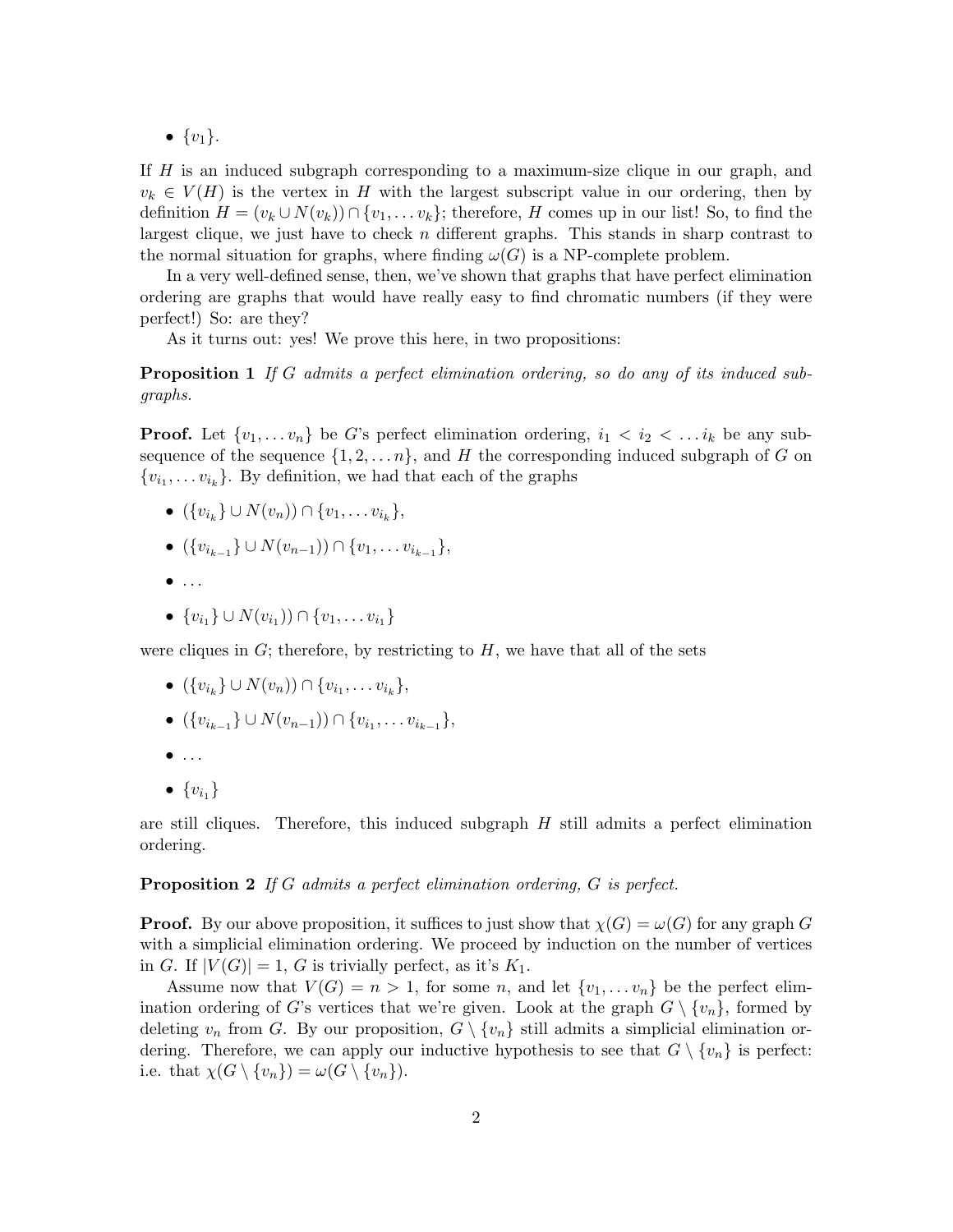For brevity's sake, define  $k = \omega(G \setminus \{v_n\})$ . In G itself, by definition, we know that the collection of vertices  $v_n \cup N(v_n)$  induces a clique as a subgraph: therefore, we know that  $N(v_n)$  itself induces a clique, and therefore that  $\deg(v_n) = |N(v_n)| \leq \omega(G \setminus \{v_n\}) = k$ . So  $v_n$  has less than k neighbors.

Suppose that  $\deg(v_n) < k$ . Then, given any k-coloring of  $G \setminus \{v_n\}$ , we can extend it to a coloring of G by just letting  $v_n$  be whatever color in  $\{1, \ldots k\}$  doesn't show up in its neighbors. This means that  $\chi(G) = k = \omega(G \setminus \{v_n\}) \leq \omega(G)$ , and therefore that G is perfect.

Conversely, assume that  $\deg(v_n) = k$ . Then  $v_n \cup N(v_n)$  forms a clique of size  $k + 1$ , so  $\omega(G) \geq k+1$ . Finally, because  $\chi(G \setminus \{v_n\}) = k$ , we can extend any k-coloring of  $G \setminus \{v_n\}$  to a k + 1-coloring of G by painting  $v_n$  the color  $k+1$ ; this shows that  $\chi(G) \leq k+1 \leq \omega(G)$ , and therefore (again) that  $G$  is perfect.

Excellent! The only somewhat unsatisfying part of this new family of graphs is that their property – this perfect elimination ordering – is a kind of ponderous thing, and not quite as obviously easy to check as (say) being bipartite, or being the line graph of a bipartite graph. One of the other motivations we had for defining perfect graphs was our hope that it would lead us to a "nice" characterizing property, similar to the one we had for bipartite graphs; does one exist for these "perfect elimination ordering" graphs?

As it turns out, yes!

## 2 Chordal Graphs

**Definition.** A graph  $G$  is said to contain a **chordless cycle** if and only if it has some induced subgraph isomorphic to a cycle  $C_t$ , for  $t \geq 4$ . If a graph does not contain any chordless cycles, it is called chordal.

**Definition.** For any two vertices  $x, y \in G$  such that  $\{x, y\} \notin E(G)$ , a  $x - y$  separator is a set  $S \subset V(G)$  such that the graph  $G \setminus S$  has at least two disjoint connected components, one of which contains  $x$  and another of which contains  $y$ .

**Theorem 3** For a graph  $G$  on n vertices, the following conditions are equivalent:

- 1. G has a perfect elimination ordering.
- 2. G is chordal.
- 3. If  $H$  is any induced subgraph of  $G$  and  $S$  is a vertex separator of  $H$  of minimal size, S's vertices induce a clique.

**Proof.**  $(1 \Rightarrow 2)$ : Let C be any cycle in G of length at least 4. Take our perfect elimination ordering of G, and start deleting vertices according to this ordering until you get to an element c in C. When you delete this element in  $C$ , we know that its neighbors in  $C$  have to induce a clique: therefore, there is a "chord" (i.e. edge) between two elements in  $C$ , and therefore the induced subgraph on the vertices in  $C$  is not a cycle.

 $(2 \Rightarrow 3)$  Any induced subgraph of a chordal graph is chordal, because any cycle in G has a chord in it, which will be preserved in any induced subgraphs containing that cycle.